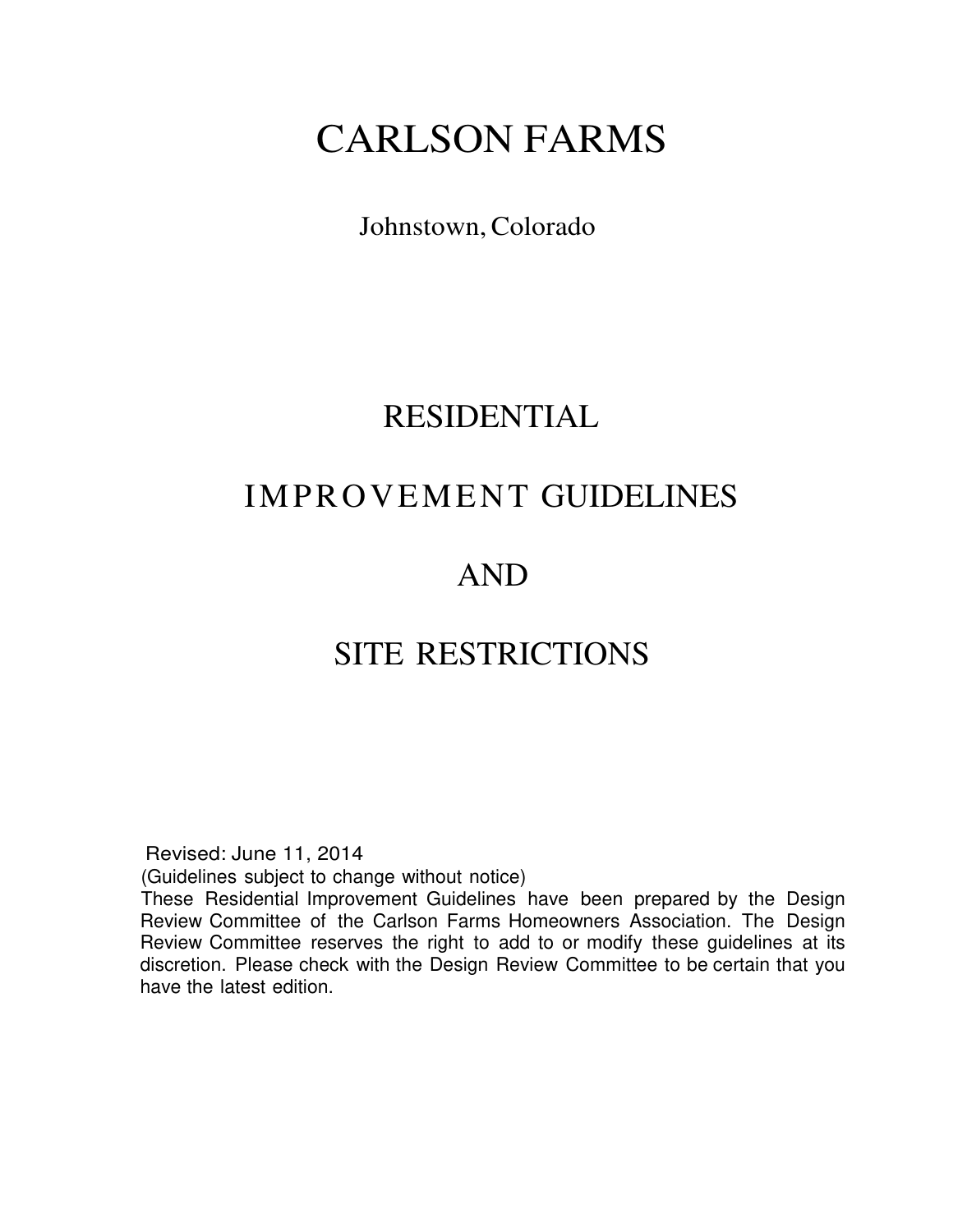#### RESIDENTIAL IMPROVEMENT GUIDELINES AND SITE RESTRICTIONS FOR CARLSON FARMS

#### **1. INTRODUCTION**.

1.1. Basis for Guidelines - These Residential Improvement Guidelines and Site Restrictions ("Guidelines") are intended to assist homeowners in Carlson Farms in the design of their homes, landscaping and other improvements to their property as provided for in the Covenants and to list the rules and regulations adopted by the Homeowners Association with respect to the use of residential sites. **THE COVENANTS FOR CARLSON FARMS REQUIRES PRIOR APPROVAL FROM THE DESIGN REVIEW COMMITTEE BEFORE ANY IMPROVEMENT TO PROPERTY IN CARLSON FARM.** "Improvement to Property" is very broadly defined in the Covenants. For instance, an "Improvement to Property" would include any landscaping or change of the grade of property; the construction or installation of any accessory building, patio, deck, pool or hot tub; the demolition or removal of any building or other improvement; and any change of exterior appearance of a building or other improvement. In order to assist homeowners, the Covenants authorize the Design Review Committee ("DRC") to establish guidelines and to establish certain pre-approved designs for several types of improvements to property and to exempt certain improvements to property from the requirement for approval. This booklet contains the guidelines established by the DRC with respect to residential property. Throughout this document the term "Property" shall refer to a residential site.

12 Contents of Guidelines - In addition to the introductory material, these Guidelines contain: (a) a listing of specific types of improvements which homeowners might wish to make with specific information as to each of these types of improvements;

(b) Rules and regulations applicable to residential sites; and (c) a summary of procedures for obtaining approval from the DRC.

1.3. Design Review Committee – The DRC consists of not more than three (3) persons who are appointed by the Board of Directors annually.

1.4. Committee Address and Phone - The address of the DRC will be the same as the address of the Management Company for the Homeowners Association.

1.5. Effect of Covenants and Resource Management Plan - The Declaration of protective Covenants, Conditions and Restrictions for Carlson Farms and applicable Supplemental Declarations (jointly "Covenants") govern property within Carlson Farms. Copies of the Covenants are delivered to new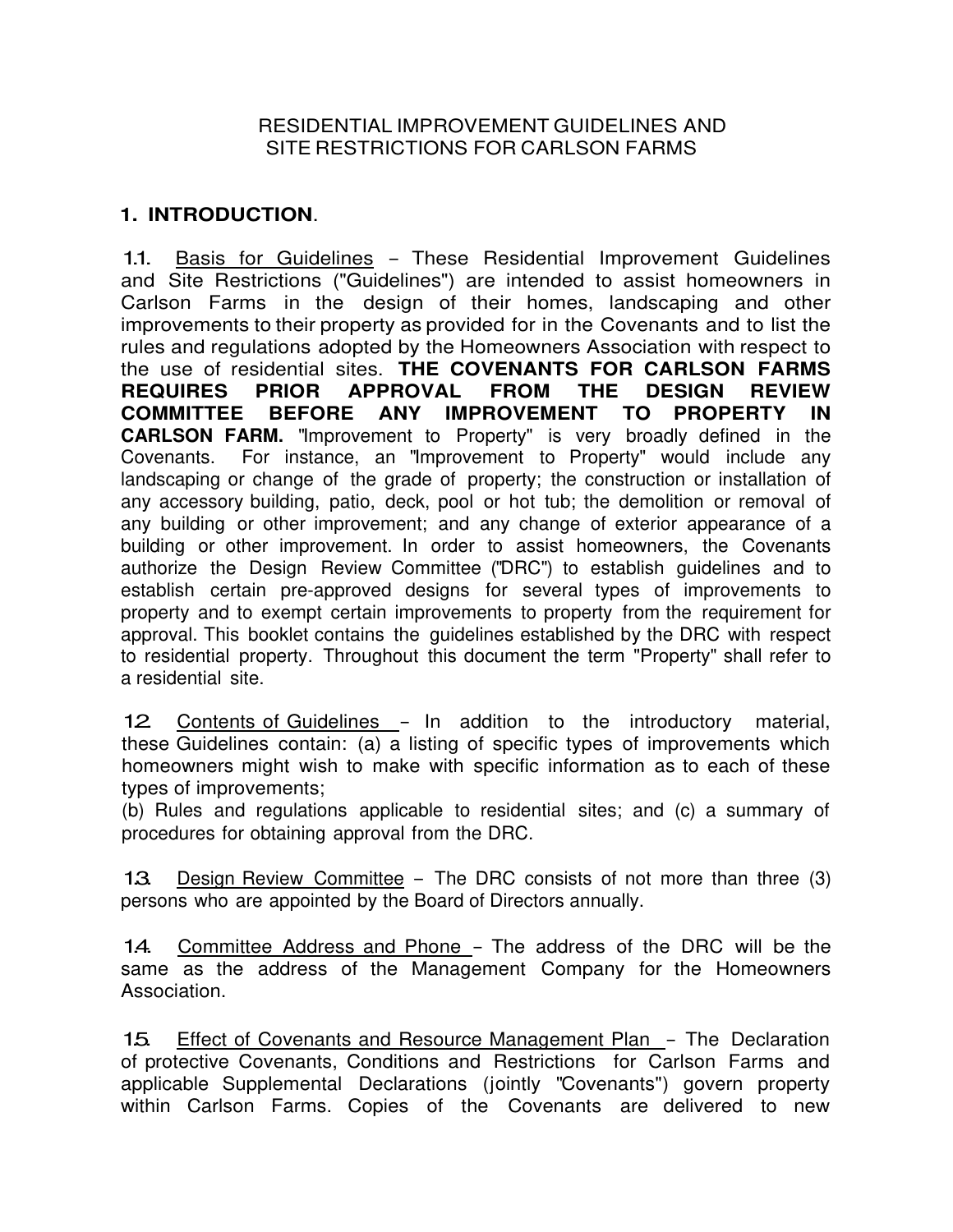homebuyers. When they purchase their homes and are available at any time at the DRC office. Each homeowner should review and become familiar with the Covenants. Nothing in these Guidelines can supersede or alter the provisions or requirements of the Covenants and, if there is any conflict or inconsistency, the Covenants shall control. Provisions relating to the use of Property and to improvements to Property are found in the Covenants.

1.6. Effect of Governmental and Other Regulations - Use of Property and Improvements to Property must comply with applicable building codes and other governmental requirements and regulations. Approval by the DRC will not constitute assurance that improvements comply with applicable governmental requirements or regulations or that a permit or approvals are not also required from applicable governmental bodies. For general information about Town of Johnstown requirements, homeowners may write or call the Town of Johnstown.

1.7. Utilities - In making improvements to Property, homeowners are responsible for locating all water, sewer, gas, electrical, cable television or other utility lines or easements. Homeowners should not construct any improvements over such easements without the consent of the utility involved and homeowners will be responsible for any damage to any utility lines. All underground utility lines and easements can be located by contacting a locator service.

1.8. Goal of Guidelines - Compliance with these Guidelines and the provisions of the Covenants will help preserve the inherent Architectural and aesthetic quality of Carlson Farms. It is important that the improvements to Property be made in harmony with and not detrimental to the rest of the community. A spirit of cooperation with the DRC and neighbors will go very far in creating an optimum environment, which will benefit all homeowners. By following these Guidelines and obtaining approvals for improvements to Property from the DRC, homeowners will be protecting their financial investment and will help insure that improvements to Property are compatible with standards established for Carlson Farms. If questions arise as to the correct interpretation of any terms, phrases or language contained in these Guidelines, the DRC's interpretation thereof shall be final and binding.

#### **2. SPECIFIC TYPES OF IMPROVEMENTS - GUIDELINES**.

The following is a list of restrictions and improvement guidelines. **UNLESS OTHERWISE SPECIFICALLY STATED (SEE SECTION 2.10), DRAWINGS OR PLANS FOR A PROPOSED IMPROVEMENT MUST BE SUBMITTED TO THE DRC AND THE WRITTEN APPROVAL OF THE DRC OBTAINED BEFORE THE IMPROVEMENTS ARE MADE.** 

2.1. Accessory Buildings – Shall be constructed of the materials of similar in nature and qualities of the primary residence and in all cases require detailed pre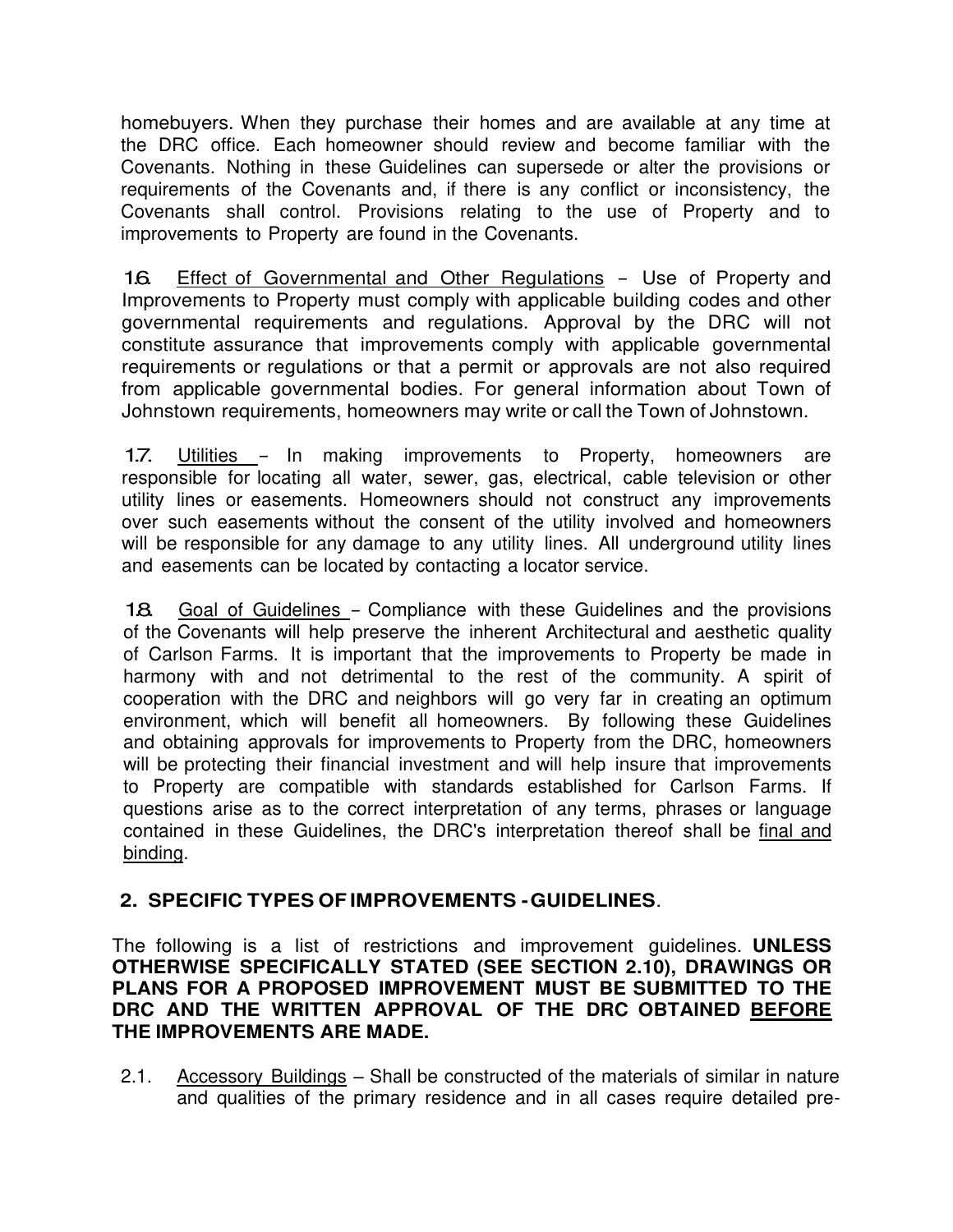approval drawing.

2.2. Additions and Expansions – Additions or expansions to homes will require submission of detailed plans and specifications. (See also Building Plans).

2.3. Advertising - See Signs.

2.5. Air Conditioning Equipment - If the unit is being replaced in the exact same place it currently occupies, no DRC approval is required. Additional units or units in a new location shall require detailed approval. No window units are allowed.

2.6. Antennae – External, Notice of installation is required with submission of detailed pre- installation drawings, (See also Satellite Dish).

2.7. Basketball Backboards, Tether Ball Poles or similar portable e quipment and Permanent type equipment. Free standing, pole mounted backboards may not be constructed in the "front" yard, whether permanent or sleeve-set. Portable freestanding basketball boards may be used if reasonably placed for play and properly stored when not in use. "Rear" and "side" yard pole mounted basketball backboards may be approved based upon, but not limited to, the following considerations: proximity of goal to the property lines, proximity to the neighbor's living area, landscaping and vehicles.

#### 2.8. Boats - See Vehicles.

2.9. Building Code - All residential structures must conform to the applicable building code of the Town of Johnstown. Approval by the DRC of plans does not imply compliance with any building code or ordinances. The owner and builder shall be required to obtain a building permit from the Town of Johnstown and obtain the necessary inspections for a Certificate of Occupancy.

#### 2.10. **Building/Construction Plans** -

- 2.10.1. General The review and plan submittal procedures have been written to accommodate the most complex conditions that may exist in the variety of construction activities. Procedures may be waived or certain listed submittal items may not be required by the DRC. The DRC should be consulted to determine what information will be required for review by the DRC.
- 2.10.2 Construction Drawings Submittal All construction drawings should be approved by the DRC prior to submittal to the Town of Johnstown for a building permit and prior to any construction. One set of construction drawings are required to be submitted to the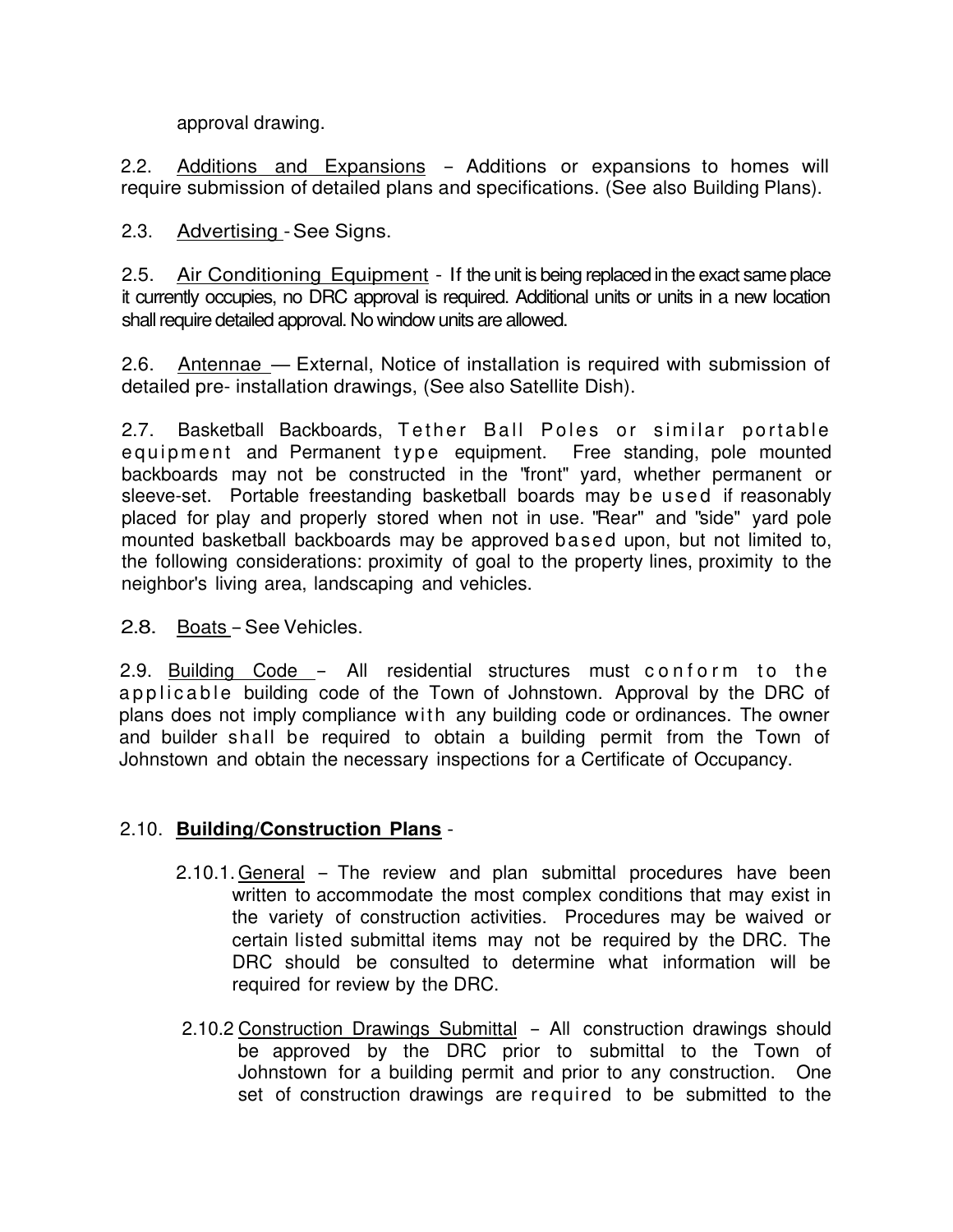DRC. It should consist of:

- Size and square footage of finished space, including floor plans.
- Exterior elevations.
- Exterior colors and samples of exterior materials. All colors must conform to the requirements of the DRC. Colors must be earth tones. Blue or Peach shades are not acceptable. The general rule is the trim color shall be lighter than and an accent to the base color.
- Approved styles for dimensional Shingles are Owens Corning Duration in the Driftwood design, GAF Timberline HD in the Weathered Wood design, Tamko Heritage in the Weathered Wood design, Certain Teed Landmark in the Weathered Wood Design or Malarkey Legacy in the Natural Wood design. All shingles shall be of the weathered wood color design or similar. . The HOA does not pre-approve or endorse any shingle manufacturer.
- Such plans must demonstrate that the improvements are in harmony with the design of the surrounding structures.
- Plot layout with respect to topography, grade and drainage in relation to existing dwellings and drainage.
- 2.10.3 Landscaping Plans Landscaping plans must be submitted prior to commencement of landscaping. Plans must depict fences, decks, sod, seeded areas, retaining walls, rock, railroad ties, sprinkler system plan, sizes and species of nursery material, and include drainage and grading plan showing any drainage improvements. Other requirements are as follows:
	- 2.10.3.1 Plans must include a timetable for starting and completion of the landscape and provided in writing within 30 days of the completion of the residence.
	- 2.10.3.2 A minimum of 500 square feet of the total yard will consist of non-irrigated material such as rock, mulch, bark or other non-irrigated materials approved by the DRC.
	- 2.10.3.3 Owner may replace existing landscaping with landscaping of the same type and size without approval.
		- For conservation, it is recommended that the home owner limit the amount of irrigated sod in the front yard to reflect the neighborhood. No minimum is established or stipulated. Alternatively, xeriscaping is permitted with design approval.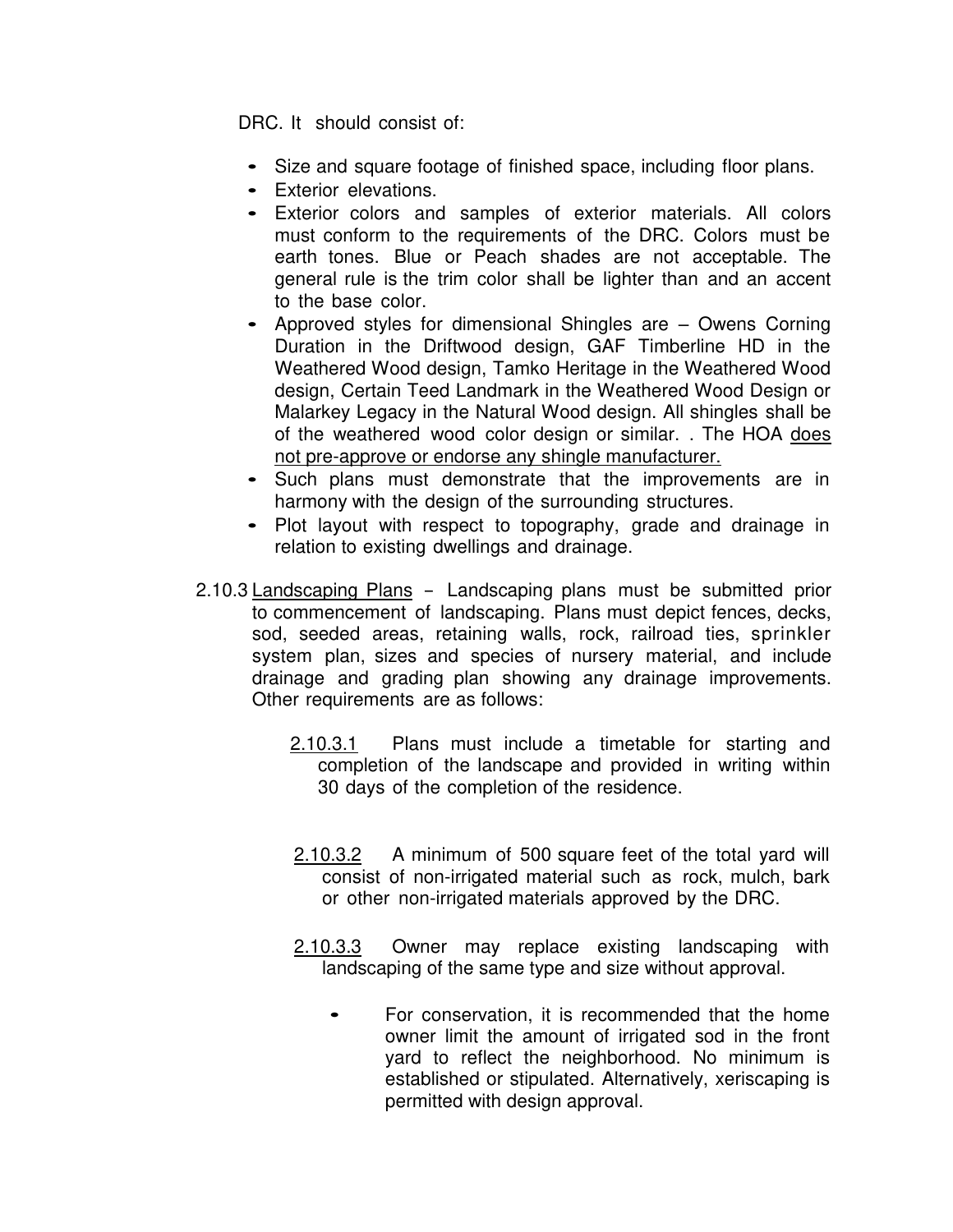- One (I) 2" caliper tree for the front yard of a standard lot, two (2) trees for the front yard of comer lots. Approval is needed regarding the placement of new tree(s).
- The Town of Johnstown has requirements for landscaping and types of trees acceptable for the front and back yards of individual lots. The Town should be consulted prior to ensure compliance with Town ordinances.

#### 2.10.4 Review and DRC Action- Following the review, the DRC shall:

- 2.10.4.1 Approve or disapprove the plans as required by the Covenants, in writing, on the builder's or owner's set of plans and specifications.
- 2.10.4.2 Failure of the DRC or designated representative to approve or disapprove plans and specifications within 30 days of submittal shall be interpreted as approval subject to compliance with the Covenants. Deemed approval shall only apply when matters specifically and sufficiently described in plans and specifications are submitted to, and received by, the DRC and are in full compliance with the Covenants and Guidelines.
- 2.10.4.3 All buildings and improvements shall follow the letter of the plans and specifications submitted and approved by the DRC. Any changes to approved plans will require the re-submission.
- 2.10.4.4 DRC may formulate or adopt guidelines for the assistance or clarifications of the items set forth in the Covenants.
- 2.10.4.5 Approval for one Property does not imply approval for any other Property without the submission of plans and specifications.
- 2.11. Campers See Vehicles.
- 2.12. Car Covers or Carports -Not permitted.
- 2.13. Clothes Lines Retractable clothes lines are permitted.

2.14. Colors - All colors and color combinations, including repainting in the same color, must be chosen from the approved HOA paint book. Minor touchup painting does not require DRC approval if its color matches the current color. All projections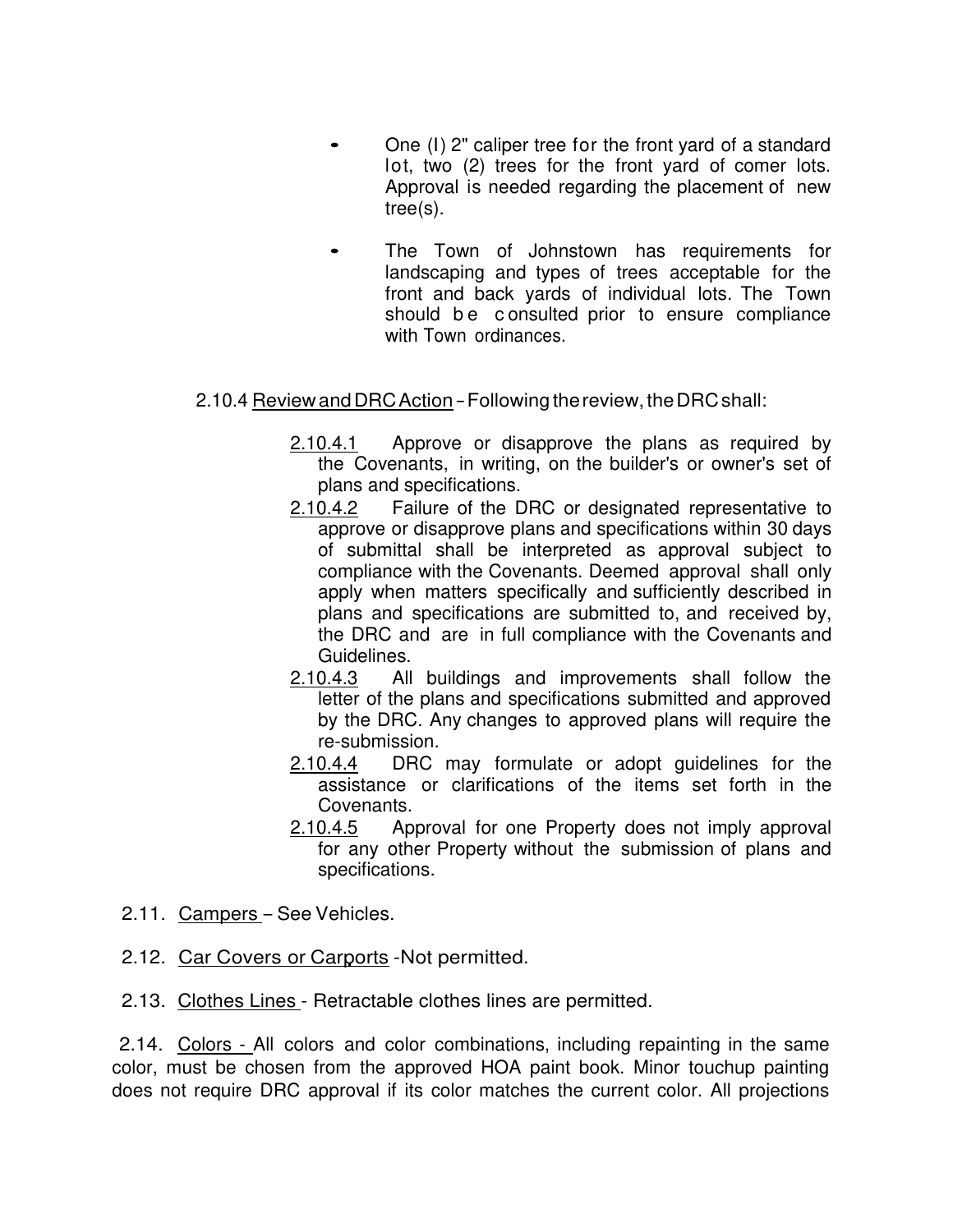including but not limited to, chimneys, vents, gutters, down spouts, utility boxes, porches, railings and exterior stairways shall closely match the permanent color of the surface from which they project or shall be of an approved trim color. Duplicate color scheme shall not be allowed on lots adjacent to or across the street from each other. The HOA does not pre-approve or endorse any paint contractor. Repainting, even when the owner uses the same colors or when existing color is changed shall require approval.

2.15. Commercial and/or Oversized Vehicles - A commercial vehicle is defined as, but not limited to, a vehicle that has a business name or logo and/or has equipment attached to or is used for the purpose of providing services to an individual or business. An oversized vehicle is defined as a vehicle that cannot be parked within the garage. All commercial vehicles must be parked in the garage or off site. Campers and Oversized noncommercial vehicles may be parked in the driveway for no more than 48 hours to allow for loading and unloading. Campers and Oversized noncommercial vehicles may be parked in the street for no more than 24 hours to allow for loading and unloading. Street parking is enforced by the Town of Johnstown's Police Department.

2.16. Composting - Due to sanitary concerns, composting will not be allowed anywhere in Carlson Farms.

2.17. Decks – Must be of wood or other material such as Trex. Decks and railings must be stained or painted in a wood tone color. White is not allowed. Decks are to be installed as an integral part of the residence and patio area. They shall be located so as not to obstruct or greatly diminish the view, or create an unreasonable level of noise for adjacent property owners.

#### 2.18. Dog Houses, Runs and Pet Enclosures -. Detailed pre-installation plans required.

2.19. Drainage - DRC approval required for any changes affecting drainage. Drainage plans for all houses and lots must be submitted and approved prior to any construction. There can be no interference with the established drainage pattern over any property except as approved in writing by the DRC. When landscaping is installed, it is very important to ensure that water drains away from the foundation and driveways of the house and that the flow patterns prevent water from flowing under or ponding near or against the house foundation, walkways, sidewalks, and driveways. Water should flow over walkways, sidewalks or driveways, into the street gutters. The DRC may require a report from a drainage engineer as part of the landscaping or improvement plan approval.

2.20. Driveways -There shall be no expansion, extension or replacement of driveways without prior design plan approval.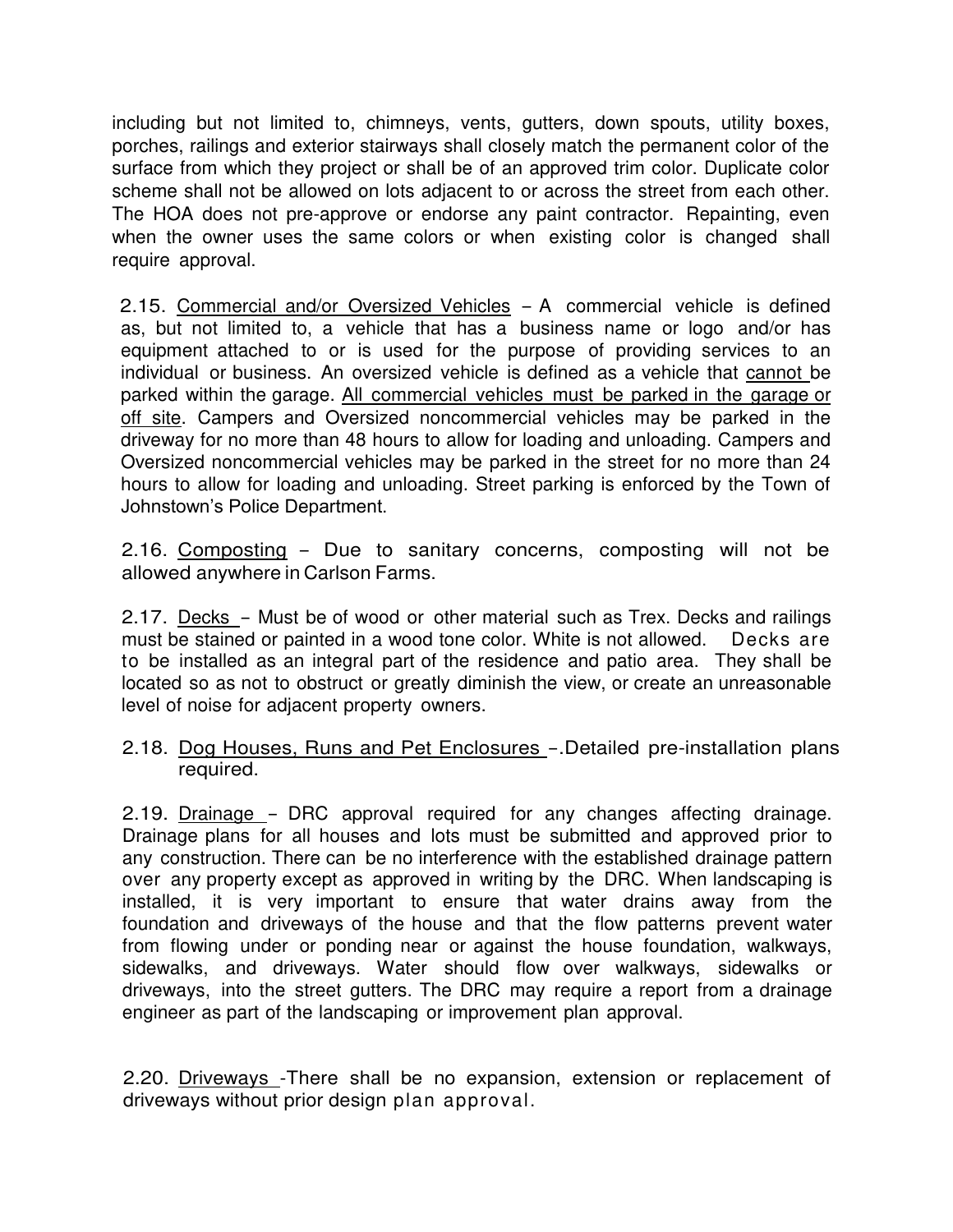2.21. Elevation Treatments - Architectural design shall incorporate a consistent level of Architectural interest in all elevations.

- 2.22. Entrances (Front) -Astro-turf is not allowed on walks, front steps or decks.
- 2.23. Evaporative Coolers Must be installed in such a manner as to be aesthetically pleasing and in such a manner as to not be visible from the street. A detailed pre-installation plan must be submitted. (See also Air Conditioning Equipment.)
- 2.24. Exterior Lighting See Lights and Lighting.

2.25. Fences - DRC approval required. The following are general guidelines regarding fence specifications:

- 2.25.1. Fences along arterial and collector streets shall be a minimum of 6' tall solid cedar with a natural stain finish. No painted fences.
- 2.25.2. The owners of lots adjacent to parks or open space shall install a three-rail style fence that is 4' high on that portion of the lot that is adjacent to the park or open space.
- 2.25.3. A permit from the Town of Johnstown is required prior to the installation of any fence.

2.26. Fireplaces - Gas fireplaces must either be housed within the exterior wall or, if protruding to the outside, they must be housed and vented in chase/chimneylike structure and finished with a decorative top in keeping with the Architecture of the home.

2.27. Fire Pits, Fire Bowls and Chimineas – Fire pits must be constructed and cannot be just an excavated hole in the earth. Fire pits require a detailed drawing for approval. Portable Fire Bowls and Chimineas do not require DRC approval. All shall be controlled so as to not cause a nuisance to neighbor's. Fire pits can be fueled with propane, natural gas and wood. Home owners must comply with the Town of Johnstown's open fire regulations.

2.28. Flags and Flagpoles - The flying of the American flag of the United States does not require DRC approval. The installation of a flagpole to fly the United States flag does not require DRC approval. The installation of a flagpole to fly the flag of the United States is allowed with submission of a detailed installation drawing indicating the height and location of the pole. The flying of the American flag of the United States of America shall follow the Federal Flag Code (P.L. 94-344;90 Stat.810;4. United States Code Sections 4 through 10) The Federal Flag Code contains a number of requirements including but not limited to the following: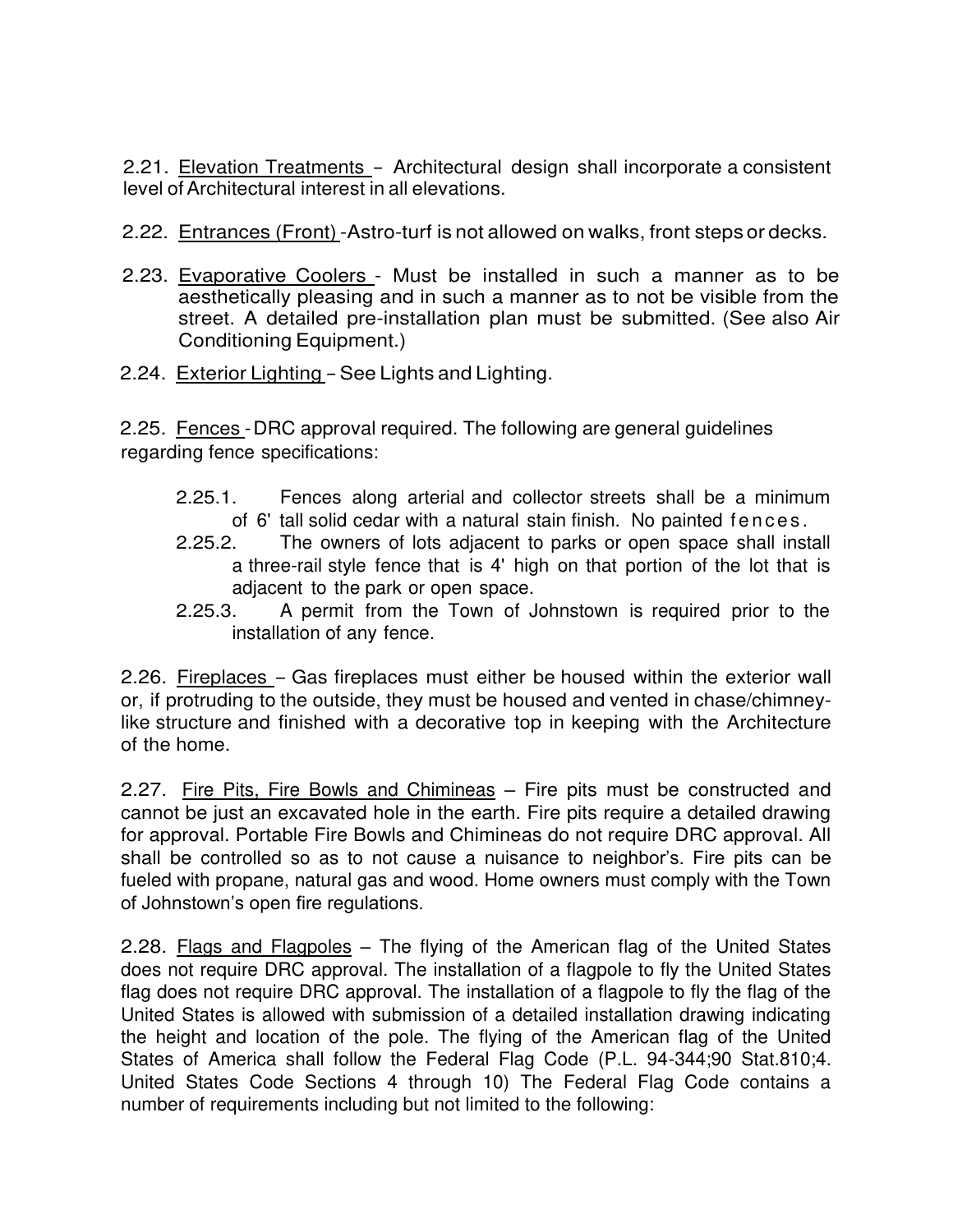- 1. The flag should never touch anything beneath it.
- 2. The flag should never be used as a drapery.
- 3. The flag should never be fastened, displayed or used in such a manner as to permit it to be easily torn, soiled or damaged in any way.
- 4. If the flag is no longer in a condition fitting an emblem for display it should be destroyed in a dignified way. Flags may be given to the VFW club, appropriate flag vendors and the VA for proper disposal.
- 2.29. Gardens (See Landscaping.)

2.30. Hot Tubs - Must be an integral part of the deck or patio area and of the rear or side yard landscaping. They must be installed in such a way that is not immediately visible to adjacent property owners and does not create an unreasonable level of noise for adjacent property owners. Top of the tub shall not extend above fence level.

- 2.31. Junk Vehicles See Vehicles.
- 2.32. Lattice Work With detailed pre-design approval.

2.33. Lights and Lighting - Conventional style with illumination patterns that do not cause a nuisance to neighboring properties. Backyard lighting is preferred to be Earth or non-polluting light style.

2.34. Overhangs (Cloth or Canvas) - The color must be the same color as, or generally recognized as, a complementary color to the exterior of the residence. The covering may be used over a patio only. No aluminum or fiberglass awnings are allowed.

2.35. Painting - All houses shall be kept well painted in the color approved with original plans or, if changed, as approved. Changes in paint colors and or repainting must be approved. (See also Paint Colors.)

2.36. Patio Covers - Must be constructed of wood or material generally recognized as complementary to the home and similar or generally recognized as complementary in wood tone colors to the colors of the home or deck.

2.37. Patios (Enclosed) - See Additions and Expansions.

2.38. Patios (Open) -. Patios must be an integral part of the landscape plan and must be located so as not to create an unreasonable level of noise for adjacent property owners. Must be similar to and generally accepted as a complimentary color and design of the residence. In addition they must be located so as not to block any existing drainage pattern on lot.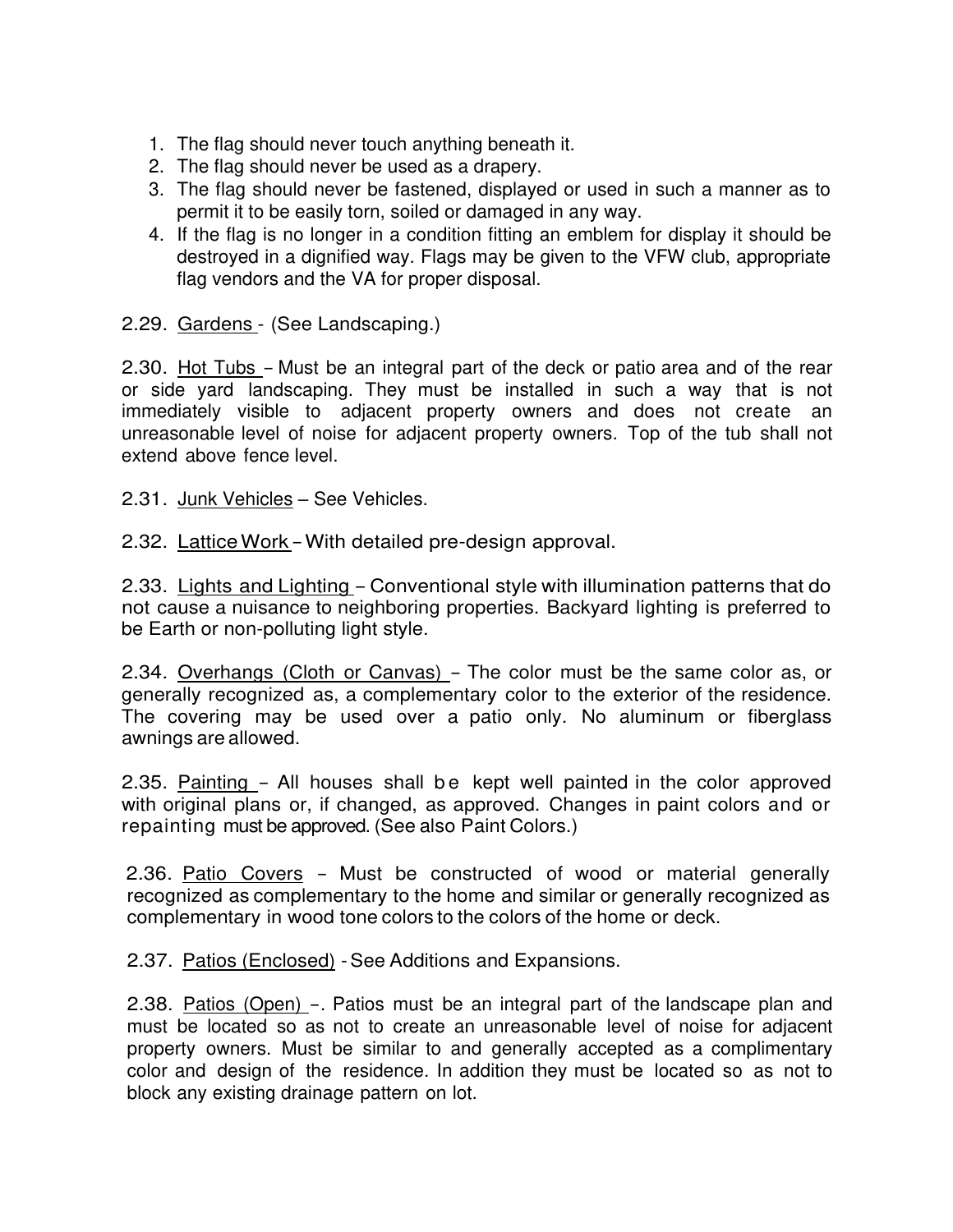2.39. Paving - Approval required regardless of whether for walks, driveways, porches, patio areas or other purposes and regardless of whether concrete, brick, flagstone, stepping stones, pre-cast patterned or exposed aggregate concrete payers are used as paving material. Must be located so as not to block any existing drainage pattern on the lot.

2.40. Play and Sports Equipment – Wood is the predominately construction material allowed. No metal slides and or plastic play sets are allowed. A detailed preinstallation design must be submitted.

2.41. Playhouses - DRC approval required. General guidelines to be less than eight feet (8') in height at the peak, and less than 120 square feet of interior floor space. Basic design, materials and colors must match the residence, and must be incorporated into, and at least partially screened by the landscape features.

- 2.42. Pools No above ground pools are allowed. In ground pools require design approval.
- 2.43. Radio Antennae See Antennae.

2.44. Roofs - All roofs shall be, at a minimum, at least a 30-year warranty composition shingled roof. Roofs shall be of the Weathered Wood or of similar approved style. See Building / Construction Plans.

- 2.45. Rooftop Equipment -Not allowed.
- 2.46. Satellite Dishes: Permitted, subject to the following: Whenever possible all satellite, television, satellite internet, and microwave internet dish antennas should be installed in a location that screens the dish from the view of the street and neighboring lots. Satellite dishes cannot exceed 39" in diameter.
- 2.47. Sauna See Additions and Expansions.

2.48. Seasonal Decorations - Permitted with the following qualifications and conditions:

- 2.48.1. Christmas and or Winter Holiday decorations shall not be displayed prior to Thanksgiving and must be removed by January 10th of the following year, weather permitting.
- 2.48.2. No roof figures, animated figures or audible music shall be allowed.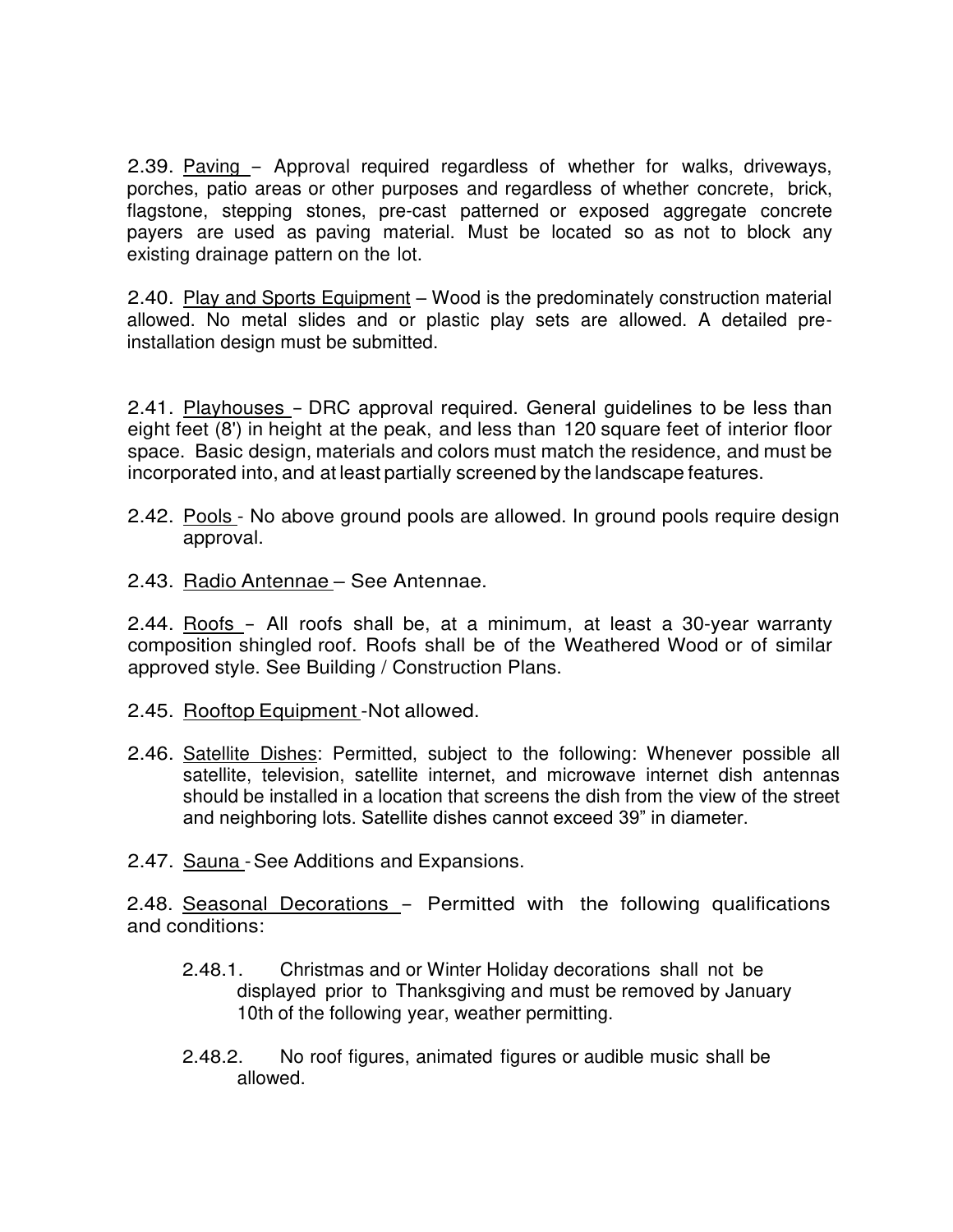- 2.48.3. Other holiday decorations should be removed within two (2) weeks of celebrated holiday.
- 2.48.4. No decorations shall be displayed in such a manner as to be offensive to the neighborhood or create a public nuisance.
- 2.48.5. Up to three lawn figures are allowed, appropriate for the recognized holiday and subject to above restrictions.

2.49. Security Camera Systems – Installation plans must be submitted for review. Cameras view cannot encroach onto neighboring property.

2.50. Siding (Exterior Facade) - A minimum of twenty-five percent (25%) of the front facing facade of each residence (excluding windows, doors and garage doors) shall be constructed of stone, brick or other masonry materials approved by the DRC in its sole discretion.

2.51. Signs - No sign shall be located on any lot except reasonably sized signs offering the lot for sale and except builder or supplier signage during the period of construction, or unless approval for such other sign or signs is obtained in writing from the DRC, said committee reserving the right to disapprove all such requests for signs except those described above. Builder signs must be removed from Property within two (2) weeks from date of closing. Other signs such as Garage Sale must be removed at the end of the event.

- 2.51.1. Political Signage Definition.
	- 1. Election Any vote conducted by a governmental entity for the selection of offices, positions, initiatives, referendums or other issues by a ballot.
	- 2. Political Sign A sign that carries a message intended to influence the outcome of an Election, including supporting or opposing the election of a candidate, the recall of a public official or the passage of a ballot issue.
- 2.51.2. Time Frame and Location
	- 1. Political Signs may be displayed no earlier than 45 days before the day of an election and no later than 7 days after the day of the election.
	- 2. Political Signs may be displayed on the Lot including the window of the residence.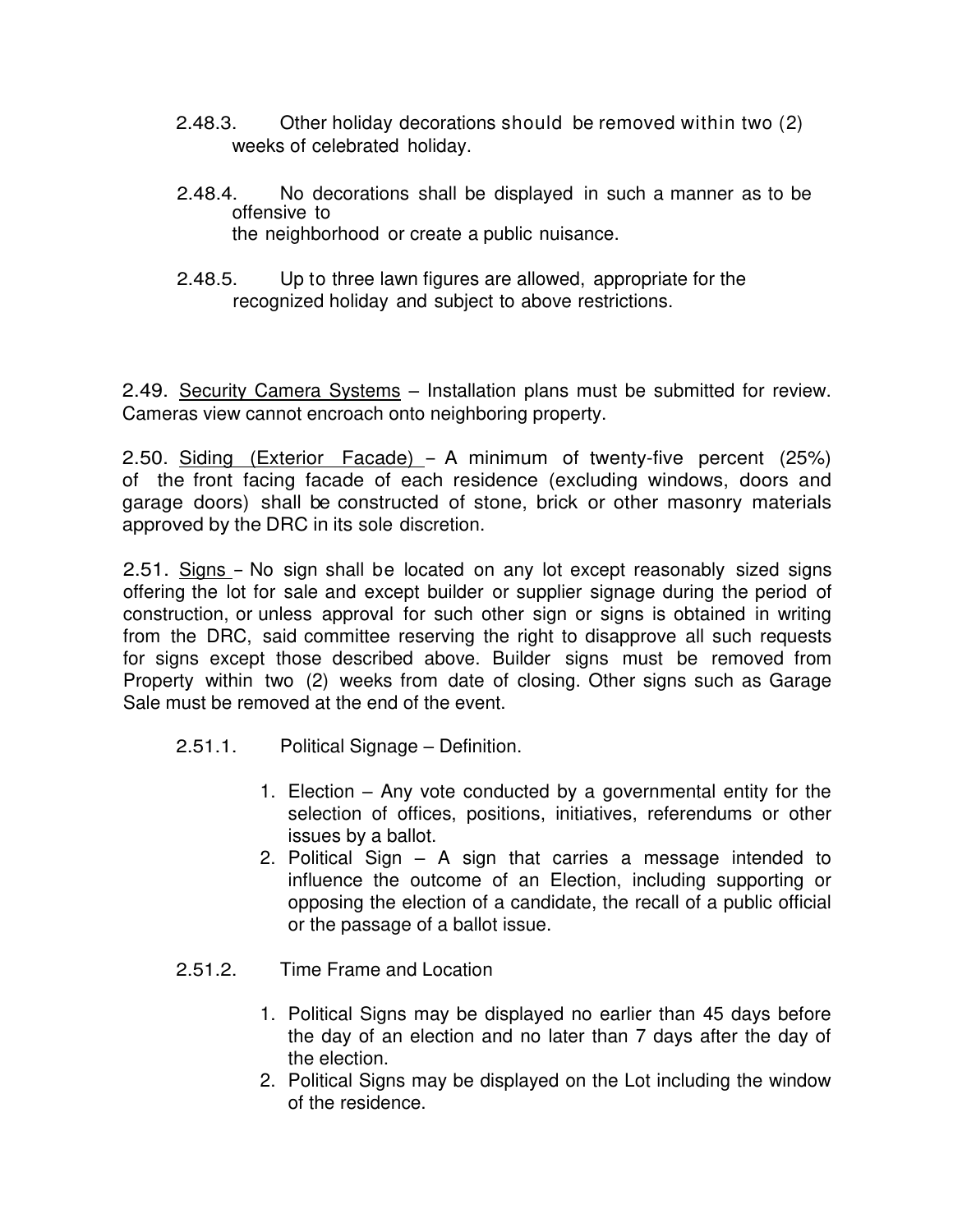- 3. Other than as stated above, an Owner may not display Political Signs on any part of the Common Area.
- 2.51.3. Size and Number
	- 1. An Owner may display one Political Sign per political office or ballot issue in the Election. A Political Sign may be no larger than 36"X48".

2.52. Solar Energy Devices - Systems shall be designed to appear as an integral part of the roof. No exterior plumbing may be visible. Detailed design and pre-installation approval required.

2.53. Spas - See Hot Tubs.

2.54. Square Footage Requirements - No dwelling shall be erected, altered, or rebuilt after any catastrophic event ( flood, fire, earthquake, tornado, etc) unless the finished floor space areas thereof (exclusive of the basement, open porches, garages, and attached approved outbuildings) is of a similar style, size, color and theme so as to be consistent with the rest of the neighborhood. Garages shall accommodate at least two cars or more and have either two standard size single garage door or a standard double garage door.

2.55. Statues - Statues and lawn ornaments are not allowed in the front yards. Statues in rear or side yards shall not exceed 5 feet in height.

2.56. Swing Sets - See Play and Sports Equipment.

2.57. Temporary Structures -Not allowed.

2.58. Temporary Vehicles - No cars which are being repaired, restored or otherwise being worked on may be kept on any lot unless in an enclosed garage.

2.59. Trailers - See Vehicles.

2.60. Trees - See Landscaping Plans. Also refer to ordinances on the Town of Johnstown web site at [www.townofjohnstown.com](http://www.townofjohnstown.com/) for the list of trees allowed and prohibited by Town ordinance and other ordinances regarding placement.

2.61. Vehicles - No lot shall be used as a parking or storage area for vehicles or materials of any kind, other than personally owned automobiles of the owner.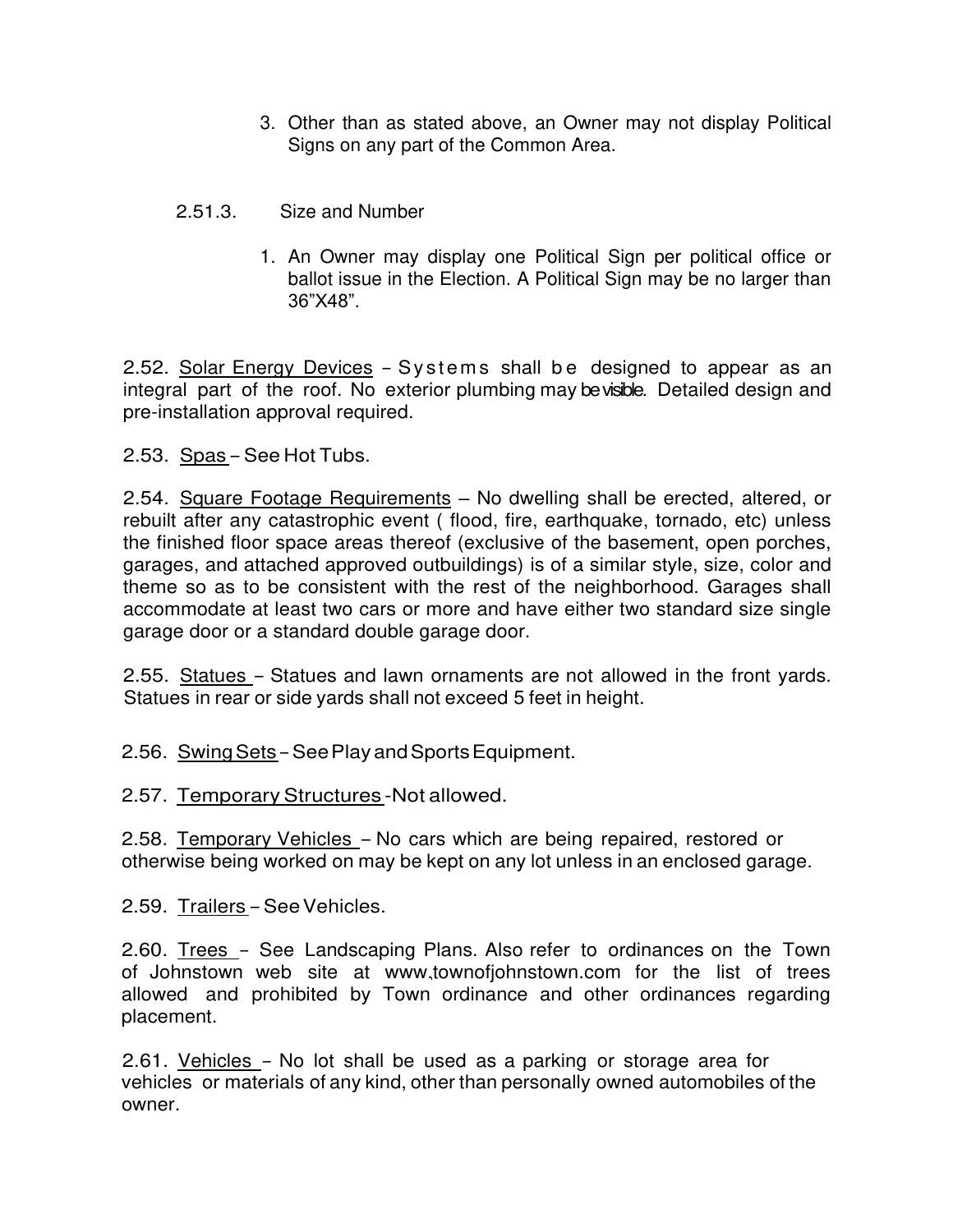#### 2.62. Vehicles / Commercial – See Commercial and / or Oversized Vehicles

- 2.62.1. No campers, trailers, motor homes, buses, RVs or boats shall be stored or parked on the homeowner's driveway or property in excess of forty-eight (48) consecutive hours during any month, except if stored in an enclosed garage. Note: See Town of Johnstown for parking ordinances. Campers, trailers, motor homes buses, RVs or boats can be parked on the street for more than 24 hours. Street parking is enforced by the City of Johnstown's Police Department.
- 2.62.2. No motor vehicles of any kind, including cars, trucks, trailers, motorcycles, or the like, may be stored, junked, or otherwise maintained anywhere on the lot or any other portion of Carlson Farms Subdivision in any idle or unworkable condition.
- 2.62.3. No motor vehicle or machine will be overhauled or rebuilt on any portion of the property, unless entirely enclosed in a garage or other improvement approved by the DRC, in its sole discretion.
- 2.62.4. Except as otherwise provided, only those vehicles and machines in good running condition, which are currently licensed and registered are permitted on any portion of the Property.

2.63. Vents - All exhaust vents including but not limited to dryer, cook-tops or range- hoods, gas fireplaces and plumbing vents must be screened from sight.

2.64. Walls (Retaining) -.Detailed pre-approval design must be submitted

2.65. Wells - Not permitted.